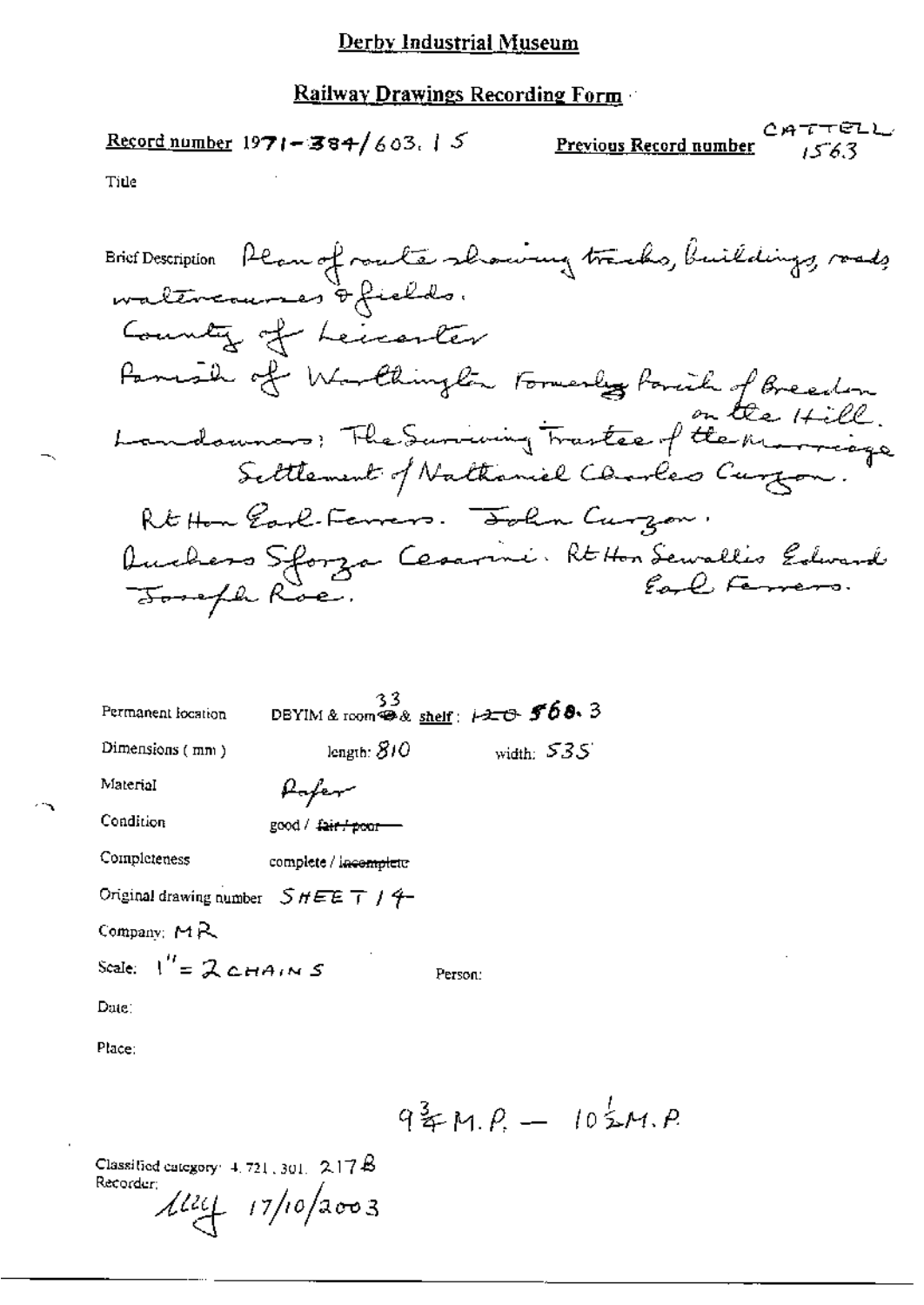$\frac{\text{Record number}}{1971 - 384}$  603, 16

CATTELL Previous Record number 1563

Title

Brief Description Plan of route showing tracks, buildings, roads waltercrunes of fields. County of Leicenter Parish of Warlington, Formerly Remil of Breadow Landounars: Sir George Howland Beaumont. John Farmer. Reter Heward. RtHon Sewallis Edward Earl Ferrers. Lounts Siding in The Small Words. Staunten Colliany, Dinned tracklad to Coleonten Colliery. DBYIM & room  $\stackrel{33}{\leftrightarrow}$  & shelf:  $\stackrel{?}{\leftrightarrow}$  560.3 Permanem location Dimensions (mm) length;  $810$ width:  $535'$ Material Pofer Condition good / fair / poor -Completeness complete / insemplete Original drawing number  $SHEET$  |  $S$ Company:  $MA$ Scale:  $I'' = 2cH + 4$  in S Person: Date: Place: Staunton  $10^{\frac{1}{2}}M.P. = 114A.P.$ Collian

Classified category:  $4.721, 301, 2.17.6$ Recorder:

 $\frac{\mu}{\mu}$  17/10/2003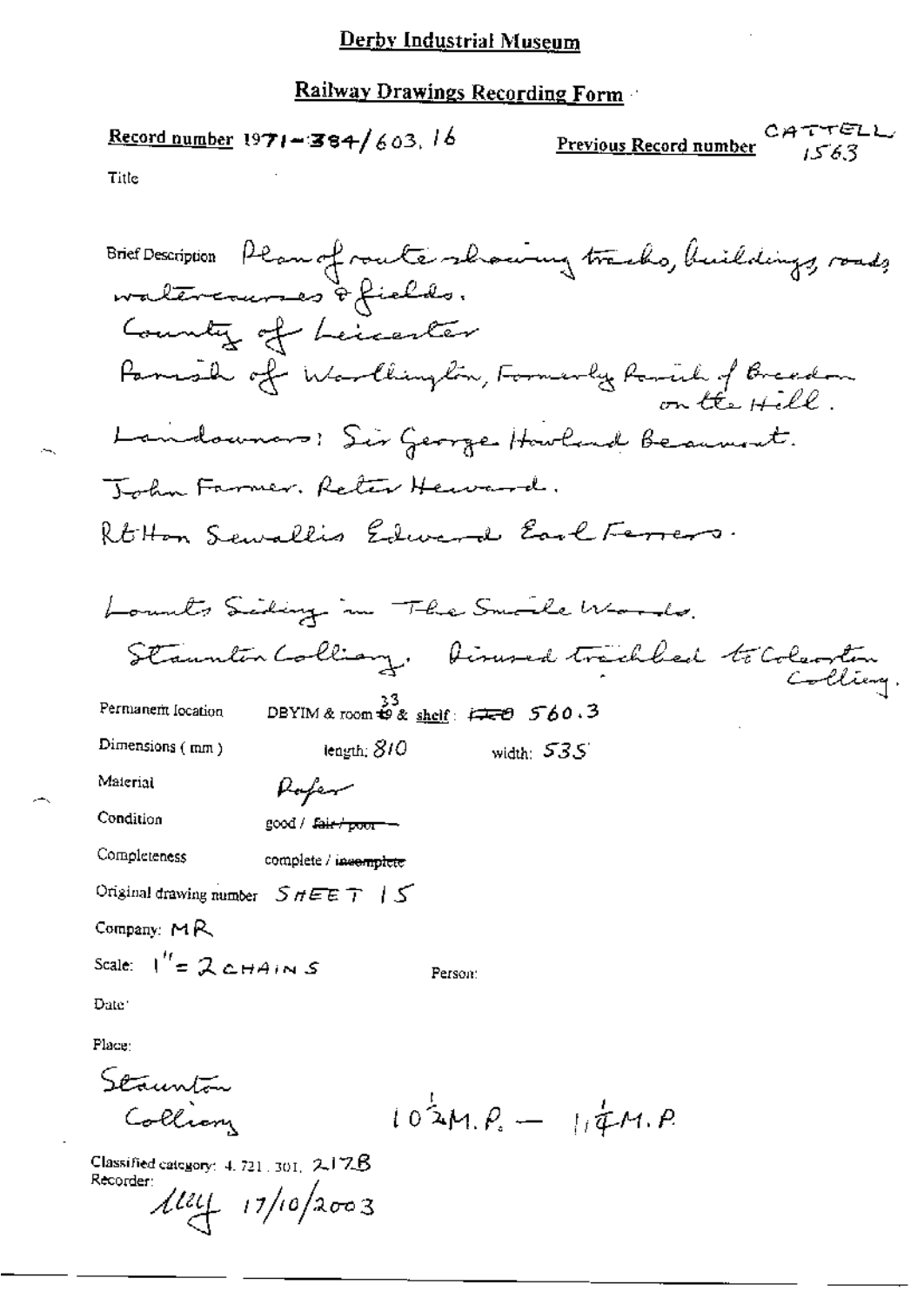### **Railway Drawings Recording Form**

### Record number  $1971 - 384 / 603$ , 17

CATTELL Previous Record number 6.3 ک1

. Р.

Title

Brief Description Plan of route showing tracks, buildings, roads County of Lenarter Parish of Coleration. Farish of Strumton Handle<br>Parish of Unitainsta, Formerly Paral of Breadon of the

Ild embashment at 11 FMP.

| Permanent focation                                         | DBYIM & room $\frac{33}{45}$ shelf: $\overline{120}$ 560.3 |                  |              |  |
|------------------------------------------------------------|------------------------------------------------------------|------------------|--------------|--|
| Dimensions $(mn)$                                          | length; $810$                                              |                  | width: $535$ |  |
| Material                                                   | flafer                                                     |                  |              |  |
| Condition                                                  | good / fair / poor --                                      |                  |              |  |
| Completeness                                               | complete / incomplete                                      |                  |              |  |
| Original drawing number $5$ $n \in \mathbb{Z}$ $\top$ $16$ |                                                            |                  |              |  |
| Company: MR                                                |                                                            |                  |              |  |
| Scale: $1'' = 2$ CHAINS                                    |                                                            | Person:          |              |  |
| Due:                                                       |                                                            |                  |              |  |
| Place:                                                     |                                                            |                  |              |  |
| fealth Ende                                                |                                                            |                  |              |  |
| Colling Siding                                             |                                                            | $H4F$ M.P. - 12M |              |  |
| Classified category: $4, 721, 301, 2.17B$<br>Recorder:     | $1111 + 17/10/2003$                                        |                  |              |  |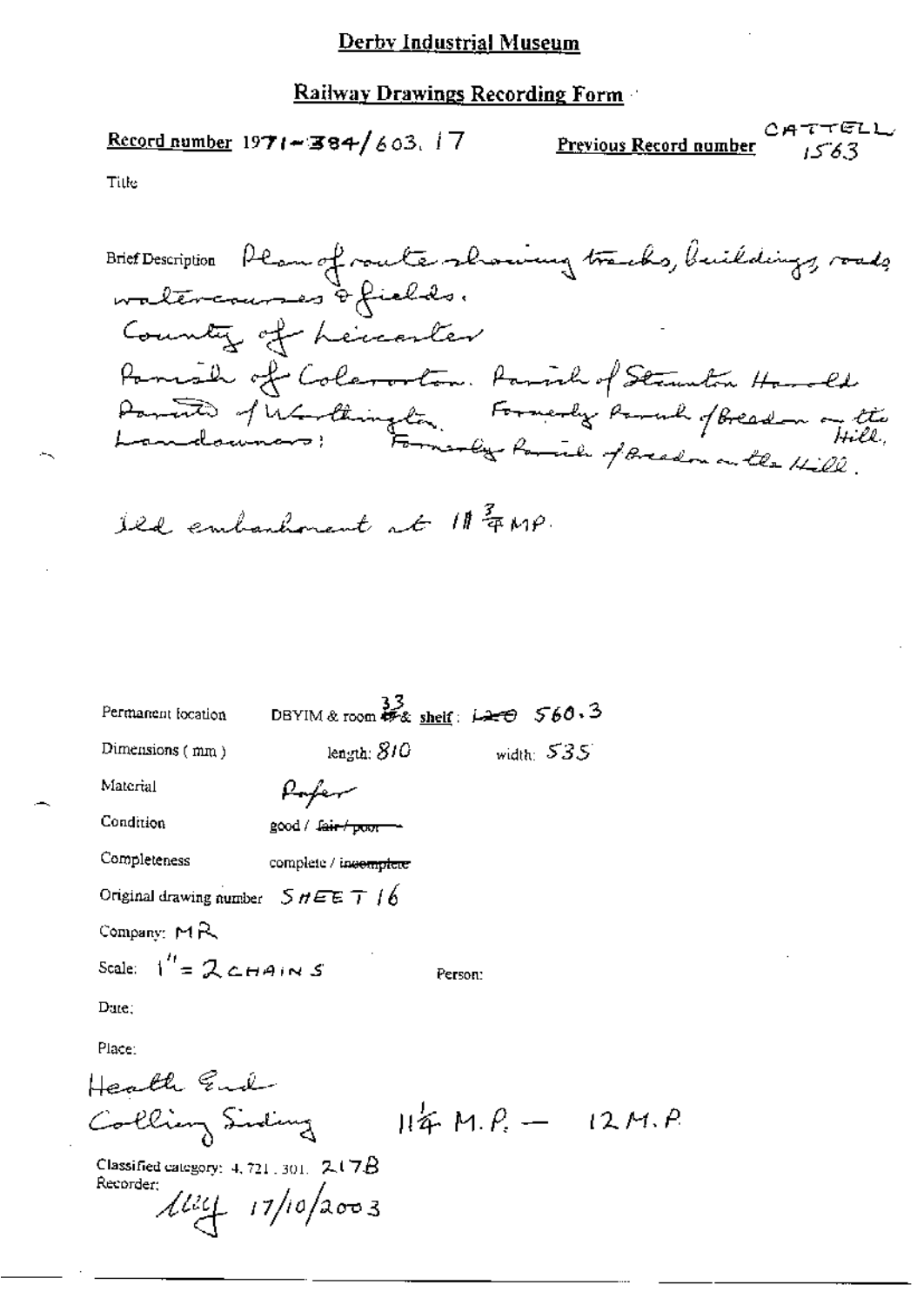Record number 1971-384/603.18

CATTELL Previous Record number  $1563$ 

Title

Brief Description Plan of route showing tracks, buildings, roads Country of Lenester Parish of Bally de la Zouch. Landowners! Charles Frederick Almey Hostings.

 $12 M.P. - 127 M.P.$ 

| Permanent location                               | 33                    | DBYIM & room $\widetilde{\bullet}$ & shelf $\widetilde{\bullet}$ $\widetilde{\bullet}$ $\widetilde{\bullet}$ $\widetilde{\bullet}$ $\widetilde{\bullet}$ $\widetilde{\bullet}$ $\widetilde{\bullet}$ $\widetilde{\bullet}$ $\widetilde{\bullet}$ |  |  |  |
|--------------------------------------------------|-----------------------|--------------------------------------------------------------------------------------------------------------------------------------------------------------------------------------------------------------------------------------------------|--|--|--|
| Dimensions $(mn)$                                | length: $810$         | width: $535$                                                                                                                                                                                                                                     |  |  |  |
| Material                                         | Hoper                 |                                                                                                                                                                                                                                                  |  |  |  |
| Condition                                        | good / fair / poor    |                                                                                                                                                                                                                                                  |  |  |  |
| Completeness                                     | complete / incomplete |                                                                                                                                                                                                                                                  |  |  |  |
| Original drawing number $5$ $\#$ $E E$ $T$   $7$ |                       |                                                                                                                                                                                                                                                  |  |  |  |
| Company: $M_{\rm R}$                             |                       |                                                                                                                                                                                                                                                  |  |  |  |
| Scale: $I'' = 2c$ HAINS                          |                       | Person:                                                                                                                                                                                                                                          |  |  |  |
| Dute∶                                            |                       |                                                                                                                                                                                                                                                  |  |  |  |
| Place:                                           |                       |                                                                                                                                                                                                                                                  |  |  |  |
|                                                  |                       |                                                                                                                                                                                                                                                  |  |  |  |

Classified category:  $4.721,301, 2.17B$ Recorder:  $\frac{1}{4}$   $\frac{17}{10}$  2003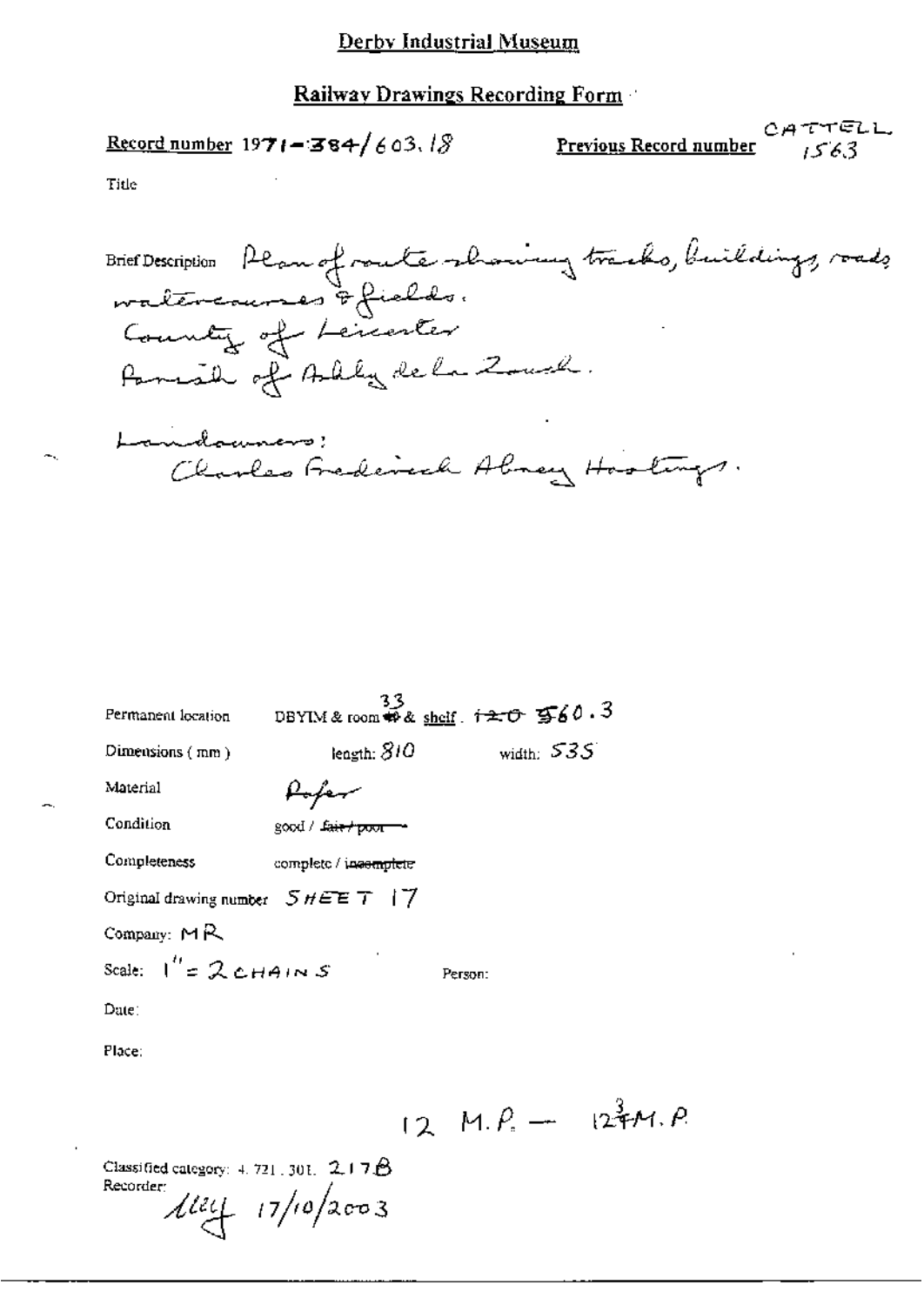# Record number 1971-384/603.19

CATTELL Previous Record number  $1563$ 

Title

 $\lambda$ 

Bric Description, *Plomefroude Abwwing trusko, building, reads*

\nFormality of *Arkl*, *de la Zouvel*

\nAnndownano: *CFAHenting*. *Heizander Handdom*.

\nAnndownano: *CFAHenting*. *Heizander Handdom*.

\nGenulators of *Foundom*.

\nArklly. *Turnne*: *300 gds*. *At enck brach*.

\nFormaant location: *BF st st os soos*.

\nDimension (man) length: *810* width: *535*

\nMaterial: *Poler*

\nConfition: *soos/fitrom*

\nCompleteness: *complete/iscomplete*

\nOriginal drawing number *SHEE T 18*

\nCompar: *MR*

\nScale: 
$$
1''=2
$$
 *c radins S Person*:

\nDue:

\nPlace:  $1''=2$  *c radins S Person*:  
\n

\nPlace:  $1''=2$  *ctans Person*:  
\n

Classified category:  $4.721$ , 301,  $2.178$ 

 $\cdot$ 

Recorder:  $\mu = 17/10/2003$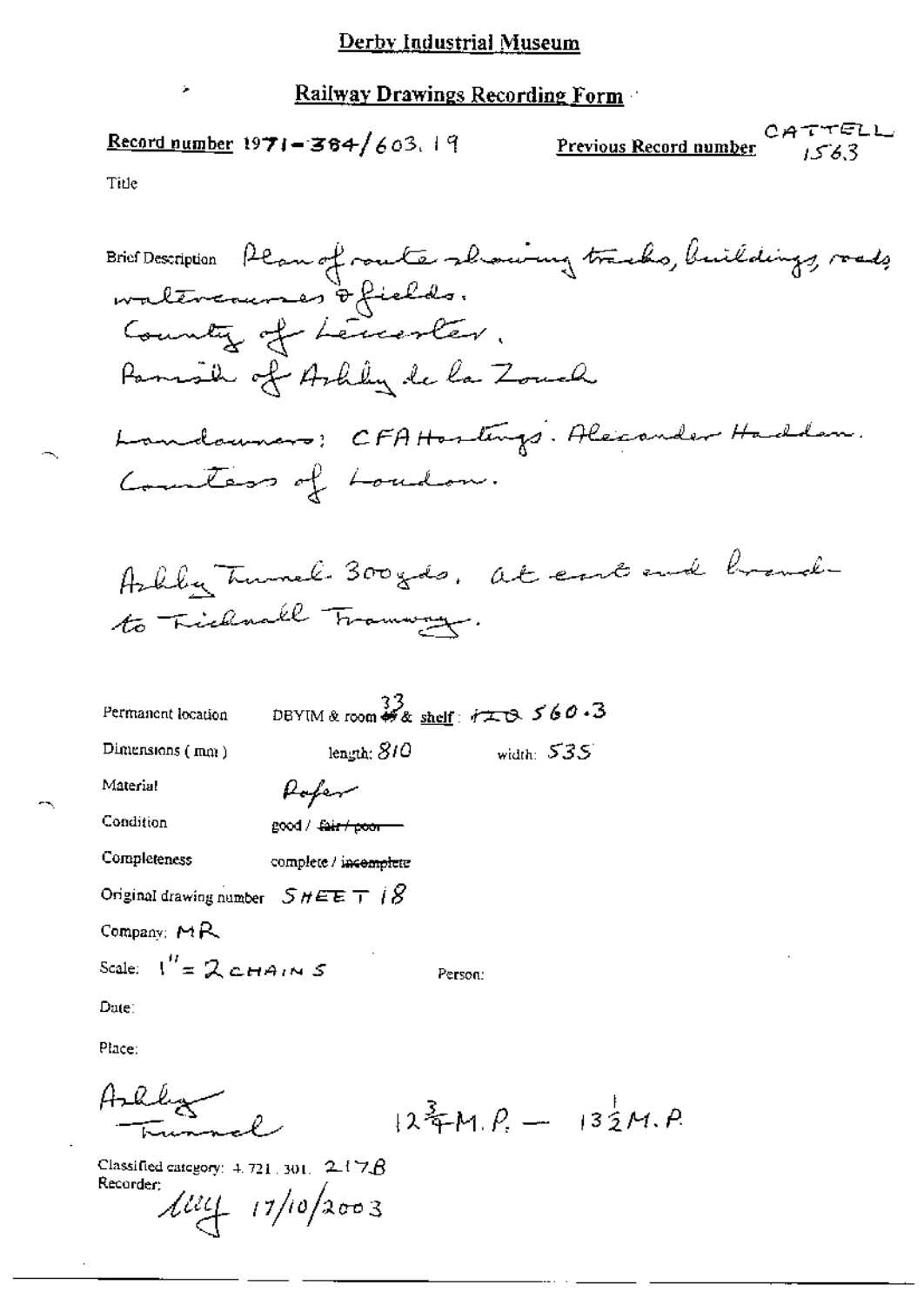## Record number  $1971 - 384 / 603$ , 20

CATTELL Previous Record number 1563

Title

Brief Description Plan of route-showing tracks, buildings, roads<br>waltreaunes & fields. County of Leicester. Panish of Arbey dela Zouch. Landowners: Counters of Loudon. The mas Roggy. Rev JHB green. Clarks Frederick Abrey Hastings.<br>Henry Brown. Thomas Spencer George Fleeley. Branch to Hydroleine Soop Works from Burton Road 5.8. atro Holymell-Flour Mill sidings. 33<br>DBYIM & room # & <u>sheif</u>:  $\overline{p} = 560.3$ Permanent location Dimensions (mm) length:  $810$ width:  $535$ Material Paper Condition good / fair+poor -Completeness complete / incemplete Original drawing number  $5$   $HEE$   $T$  | 9 Company:  $M \lambda$ Scale:  $I'' = 2cHAINS$ Ferson: Date: Place: Ardhu  $132M.P. - 144M.P.$ 

Classified category:  $4, 721, 301, 2.17B$ Recorder:

 $\frac{1}{2}$   $\frac{1}{4}$   $\frac{1}{2}$   $\frac{1}{2}$   $\frac{1}{2}$   $\frac{1}{2}$   $\frac{1}{2}$   $\frac{1}{2}$   $\frac{1}{2}$   $\frac{1}{2}$   $\frac{1}{2}$   $\frac{1}{2}$   $\frac{1}{2}$   $\frac{1}{2}$   $\frac{1}{2}$   $\frac{1}{2}$   $\frac{1}{2}$   $\frac{1}{2}$   $\frac{1}{2}$   $\frac{1}{2}$   $\frac{1}{2}$   $\frac{1}{2}$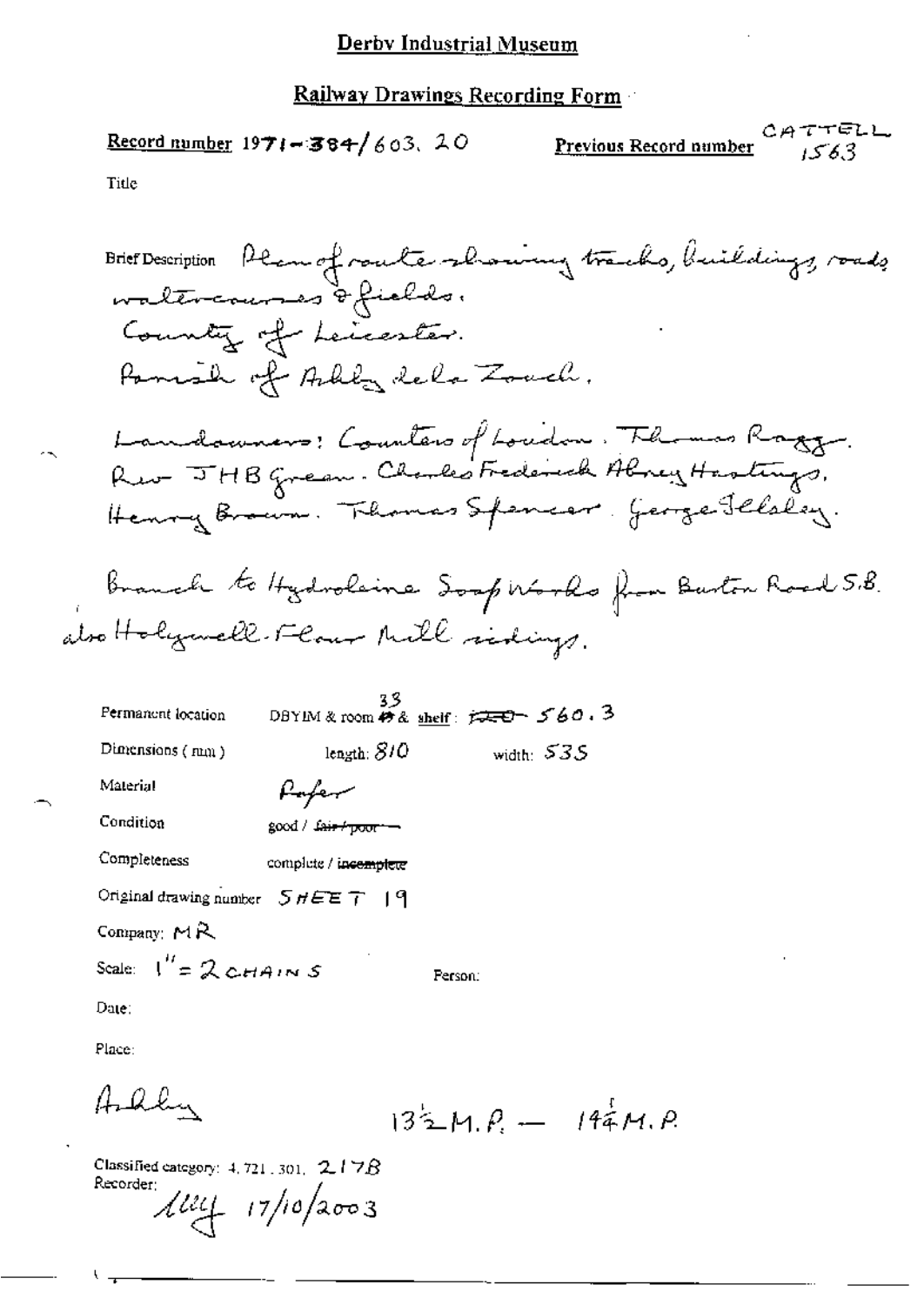Record number  $1971 - 384 / 603$ . 2 سلامته CА Previous Record number 1563 Title

Place:

 $\ddot{i}$ 

٠.

Ş Ă, ົດ مذبر

 $144M.P. - 215M.P.$ 

Classified category:  $4.721$  ,  $301$ ,  $2.17B$ 

Recorder.<br> $11/10/2003$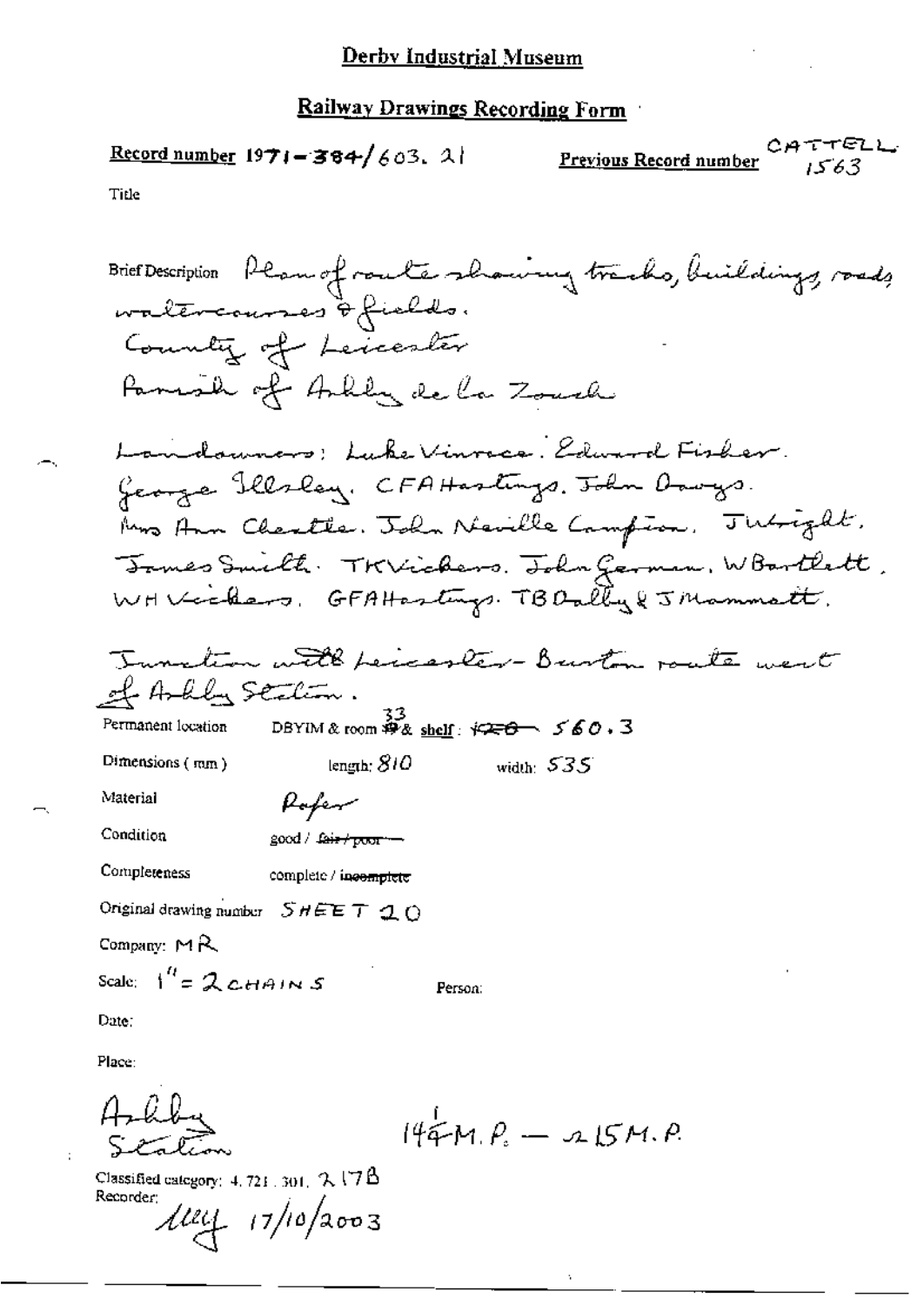### Railway Drawings Recording Form

Previous Record number HRP132/1041 Record number 1997-5/943 COUNTY OF LEICESTER Title PARISH OF ASHBY-DE-LA-ZOUCH

**Brief Description** 

DBYIM & room 49 & shelf:  $(3 O$ Permanent location

Dimensions (mm)

length:  $510$  width:  $550$ 

Material Condition

good / fair / poor

Poper

**Completeness** 

complete /-incomplete

Original drawing number  $\{g\}$ 

Company: MR

Scale:  $1^{\prime\prime}$  2 c HAINS

Person:

Date:  $\text{J-}\text{uly}$  9, 1904

Place:

Ashly de la Zonch

Classified category: 4, 721, 301,  $2.1$   $7\beta$ Recorder luces 29/10/1999